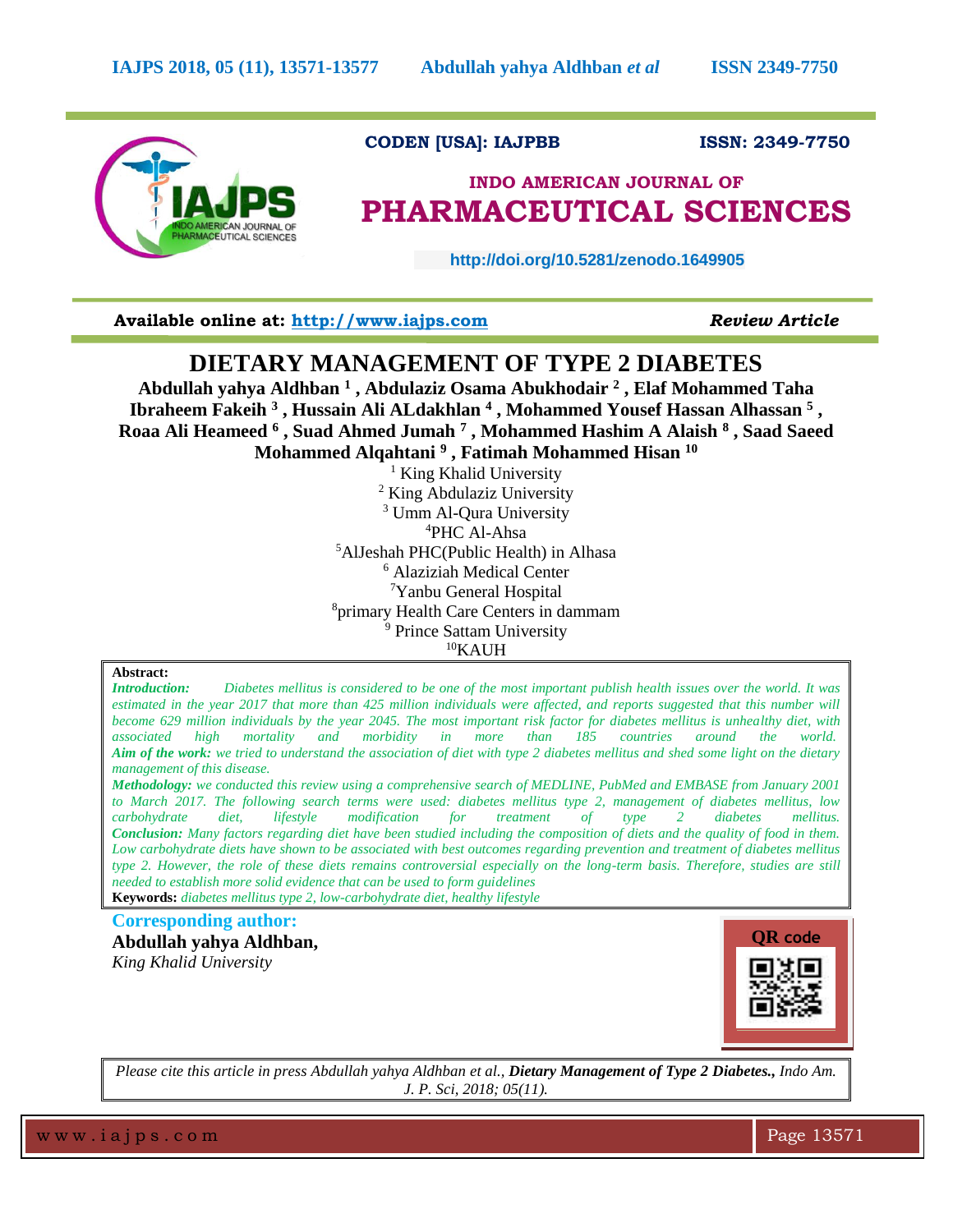#### **INTRODUCTION:**

Diabetes mellitus is considered to be one of the most important publish health issues over the world. It was estimated in the year 2017 that more than 425 million individuals were affected, and reports suggested that this number will become 629 million individuals by the year 2045. This huge number of individuals with diabetes mellitus leads to annual social and economic huge burden on the societies and health systems. Therefore, it is necessary to establish new protocols that will slow or even revers this significant increase in diabetes incidence and prevalence. These protocols must focus on modifiable risk factors like increased weight, physical activity, and unhealthy diet [1].

The most important risk factor for diabetes mellitus is unhealthy diet, with associated high mortality and morbidity in more than 185 countries around the world. Therefore, the first step in managing diabetes and decreasing its burden, is to manage and improve nutritional intake of individuals, which will further reflect on their metabolism and weight gain. In this review we will discuss dietary managements and difficulties in this aspect [2].

#### **METHODOLOGY:**

#### • **Data Sources and Search terms**

We conducted this review using a comprehensive search of MEDLINE, PubMed and EMBASE, from January 2001 to March 2017. The following search terms were used: diabetes mellitus type 2, management of diabetes mellitus, low carbohydrate diet, lifestyle modification for treatment of type 2 diabetes mellitus

#### • **Data Extraction**

Two reviewers have independently reviewed the studies, abstracted data and disagreements were resolved by consensus. Studies were evaluated for quality and a review protocol was followed throughout.

## **Prevention of Diabetes through Dietary Modification**

## **Weight Loss**

Body mass index is a measurement that is used to determine the presence/absence of excess adipose tissue in the body. Higher body mass index has been associated with diabetes mellitus, with Asians being more susceptible and having lower thresholds for developing diabetes than Europeans. In addition, waist circumference is also associated with diabetes risk and is thought to be more strongly associated with diabetes than body mass index. Therefore, clinicians should continuously observe both the waist circumference and the body mass index. Increasing body mass index in early ages is also considered to

be an independent risk factor that is associated with diabetes mellitus even in the presence of normal current body mass index and waist circumference [3].

The application of lifestyle modifications that involve restriction of calories intake, and increase in physical activity, led to a significant decline in the risk of diabetes development in susceptible patients [3].

#### **Food Types**

The consumption of certain types of food and drinks has been proven by multiple studies to decrease the risk of developing diabetes. For example, consumption of whole grains is significantly associated with lower incidence of diabetes, while consumption of white rice, and other processed grains is significantly associated with higher incidence of diabetes. This becomes of special importance in populations like Asians where white rice is considered to be the main food. Diabetes mellitus risk has also been shown to increase with the intake of red processed meat like sausages and bacon [4].

A meta-analysis on several prospective studies has concluded that risk of diabetes mellitus was not associated with the consumption of fish or other types of seafood. However, these results were different among different regions around the world. For example, in Asia, seafood consumption led to a decline in diabetes risk, whereas in North America seafood consumption led to an increase in diabetes risk. These disparities in the relationship between diabetes risk and seafood is not wellunderstood, but could be attributed to different fish types, methods of cooking, and pollution exposure of fish in different regions [5].

The overall vegetables and fruits intake were not correlated with the risk of developing diabetes. However, the intake of green vegetables rich in leaf led to significant reduction in the risk of developing diabetes. Lower risk of developing diabetes mellitus was also noticed in patients who consumed larger amounts of whole fruits [5].

Dairy products, especially yogurt, were found to correlate with less risk of developing diabetes. Nuts have also been found to decrease the risk of developing diabetes. This is thought to be due to their high content of PUFA and MUFA. However, evidence on this is not solid, and more larger and well-controlled studies are needed in this issue[6].

#### **Carbohydrates**

The relative proportion of carbohydrates to all diet has not been found to significantly influence the risk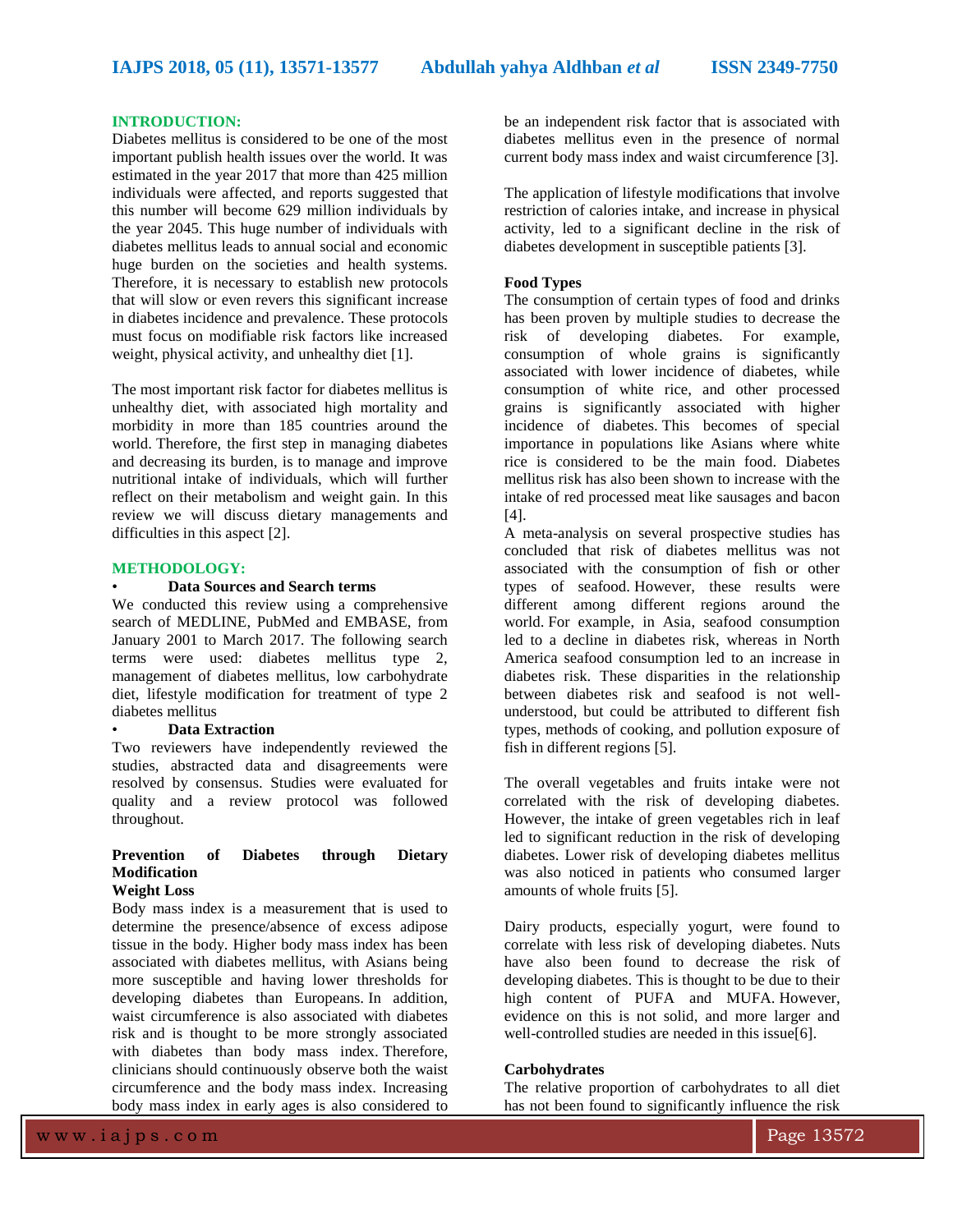of developing diabetes mellitus. On the other hand, some studies have suggested that the consumption of cereal fibers may be associated with lower diabetes risk. However, fruits fibers have not been found to have similar effects on reducing the risk of developing diabetes mellitus [7].

#### **Beverages**

Increased consumption of sweetened beverages has been strongly correlated with a higher incidence and risk of developing diabetes mellitus type 2, according to a large meta-analysis and a large European cohort study. These studies were able to prove that these beverages will significantly increase the risk of diabetes mellitus type 2, even after the adjustment of body mass index and other related factors. They were also able to prove that the intake of water, tea, and coffee were associated with decreased risk of diabetes mellitus [8].

The consumption of alcohol has been found to correlate with the development of diabetes mellitus. However, this correlation depended on the dose of consumption as lower doses protected against diabetes, but higher doses increased the risk of developing diabetes [9].

The consumption of coffee has also been found to reduce the risk of developing diabetes mellitus in a large meta-analysis that included date from 28 cohorts. This effects of coffee against diabetes were found to be dose-dependent, and were independent of caffeine index in the coffee, suggesting that caffeine itself did not play a role in protection against diabetes mellitus **<sup>8</sup>** .

#### **Dietary Management of Diabetes Weight loss**

It is currently established that lifestyle interventions that will decrease weight, is significantly associated with lower risk of developing diabetes mellitus. In several large studies, weight loss was associated with lower diabetes risk as well as improvements in depression, sleep apnea, urinary incontinence, and overall quality of life. Moreover, this weight loss led also to a reduction the risk of developing cardiovascular events [10].

In individuals where it is difficult (or impossible) to control weight and other comorbidities with simple lifestyle changes, clinicians should consider metabolic surgeries and bariatric surgeries. This applies mostly in individuals who have a body mass index that is higher than  $35\text{kg/m}^2$  In this subpopulation, a recent meta-analysis has shown that surgery led to improved significant loss of weight

and decreased risk of diabetes when compared to other non-surgical interventions. Moreover, patients who underwent surgery had a significant reduction in the rates of developing cardiovascular diseases following the surgery, when compared to patients who only received pharmacological interventions [11].

#### **Dietary patterns**

Current evidence supports the intake of food types that include fruits, legumes, vegetables, whole grains, yoghurt, and nuts. Dairy products other than yoghurt can also be beneficial but should be consumed with caution. However, some experts sill recommend against the large intake of fruits, legumes, and whole grains, because of their sugar content. Debates are still ongoing on the intake of fruits specifically[10].

Concerns are also present on the intake of nuts, as despite their proven benefits in decreasing the risk of developing diabetes mellitus, they till have high calories and large content of energy. Therefore, more studies are required on both nuts and fruits intake to establish solid evidence on their association with diabetes mellitus [10].

#### **Optimal macronutrient composition**

The control of diet and nutrients within diet is considered to be the single most important intervention in the battle against diabetes mellitus type 2. The European guidelines, for example, recommend that of total diet intake, about 60% are carbohydrates, 20% are proteins, and the remaining are fat. However, the more recent guidelines published by the American Diabetes Association have recommended that no certain regimen can work for all people, and individuals should follow diet regimens that are tailored to their current status and needs. Generally, the regimen that is associated with best outcomes consists of low carbohydrates intake, and low fats intake [12].

In general, when considering any regimen that includes different composition of macronutrients, there are three points that must always be taken into consideration. The first point is that most trials conclude that the decreased intake of carbohydrates is more important than the decreased intake of fat when discussing the risk of diabetes mellitus, although both regimens are associated with similar effects on weight. The second point is that when considering any regimen with any composition of macronutrients, the duration of applying this regimen and the adherence level to this regimen must be considered as both factors could significantly affect the success of this regimen. The third point is that regardless of the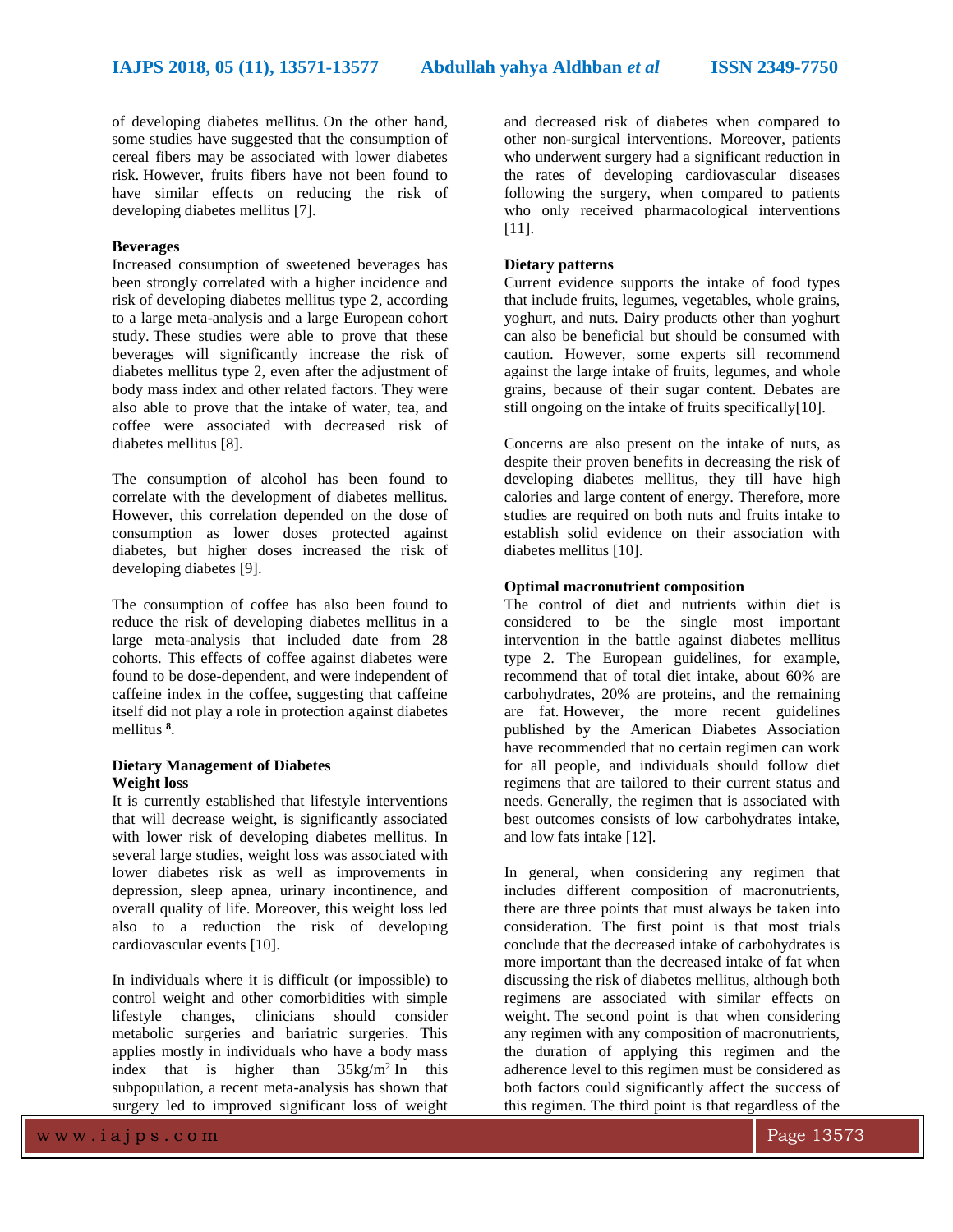regimen and its composition, the quality of both carbohydrates and fat, along with other compositions, is important and can significantly affect outcomes [13].

The presence of different diet approaches that are composed of different macronutrients and have different definitions has made research on diabetes prevention and treatment more complicated. For example, the term 'low carbohydrates' can range from the intake of daily 4% of carbohydrates to daily 40%. This is similar in fats and proteins intake. Therefore, the best approach currently in the management and prevention of diabetes is to establish diet regimens based on individuals' assessment, and focus on the duration of the regimen, adherence to the regimen, and quality of food included **<sup>13</sup>** .

#### **Oils**

The possible benefits or harms from different types of oil remain unclear with no solid evidence supporting results on them. This includes coconut oil and palm oil where no clear results and recommendations are present. However, more common types of oil like virgin olive oil has been proven to be associated with significant improvements in the risk of diabetes mellitus type 2, and in the management and treatment of the disease. Moreover, virgin olive oil has been found to also decrease the risk of developing cardiovascular events along with other diseases [14].

#### **Vitamin and mineral supplementation**

No current recommendations support the use of mineral supplementations and vitamin supplementations in diabetes patients or any individuals unless they already have deficiencies. However, diabetic patients should still be counseled on the importance and roles of minerals and vitamins. Moreover, they should be encouraged to obtain balanced diet that includes a variety of nutritional supplements. This is because diabetic patients are already vulnerable to nutritional deficiencies, especially when diabetes is poorly controlled. Specific vitamins and minerals supplements are recommended in selected diabetic populations including pregnant females and elderly patients [12].

#### **Foods to avoid**

More evidence is present that emphasize on avoiding read meat, white rice, refined grains, sweetened drinks, and other sugary products, in order to reduce the risk of developing diabetes mellitus type 2.

However, debates regarding this issue are still

present. For example, evidence present on the potential harmful effects of read meat remains weak to make strong conclusions. Therefore, further larger and better-controlled studies are needed to create more solid evidence [4].

The quality of consumed carbohydrates should also be considered when determining carbohydrates consumption. For example, refined grains and refined fibers are not recommended while whole fibers and whole grains are associated with less diabetes risk. Generally, risk of diabetes mellitus increases as the glycemic index of the food increase, making foods with lower glycemic index more favorable [15].

However, debates are still ongoing regardless the significance of these factors in affecting the risk of diabetes mellitus type 2. Some guidelines discuss the reduction of sodium and trans-fats intake, with the assumption that these can not only affect diabetes risk, but also cardiovascular diseases risk. More research is needed in this area before reaching any solid conclusions on which established recommendations can be made [16].

#### **Alcohol**

The consumption of alcohol in moderate amounts have been found to be associated with lower risk of developing diabetes mellitus and improved insulin sensitivity. Moreover, few studies have also claimed that moderate consumption of alcohol could be associated with lower risks o of developing cardiovascular events, especially in diabetic patients. However, this remain a controversial issue as evidence on favorable effects of alcohol is not solid, and alcohol has many other harms that outweigh its possible benefits. In fact, it is considered to be one of the most important causes of morbidities and mortality around the world [9].

#### **Reversing Type 2 Diabetes through Diet**

Previously, clinicians used to think the diabetes mellitus type 2 was an irreversible disease that will inevitably progress following diagnosis. However, recent advances show a great potential for diabetes remission. When discussing diabetes mellitus type 2, the term 'remission' is used to describe a state where the levels of glucose in the patient become lower than the levels required to diagnose diabetes, without the use of hypoglycemic pharmacological agents, and for a certain duration that is at least a year. Factors that can positively or negatively affect remission remain to be of debate [17].

**Low Calorie Diet**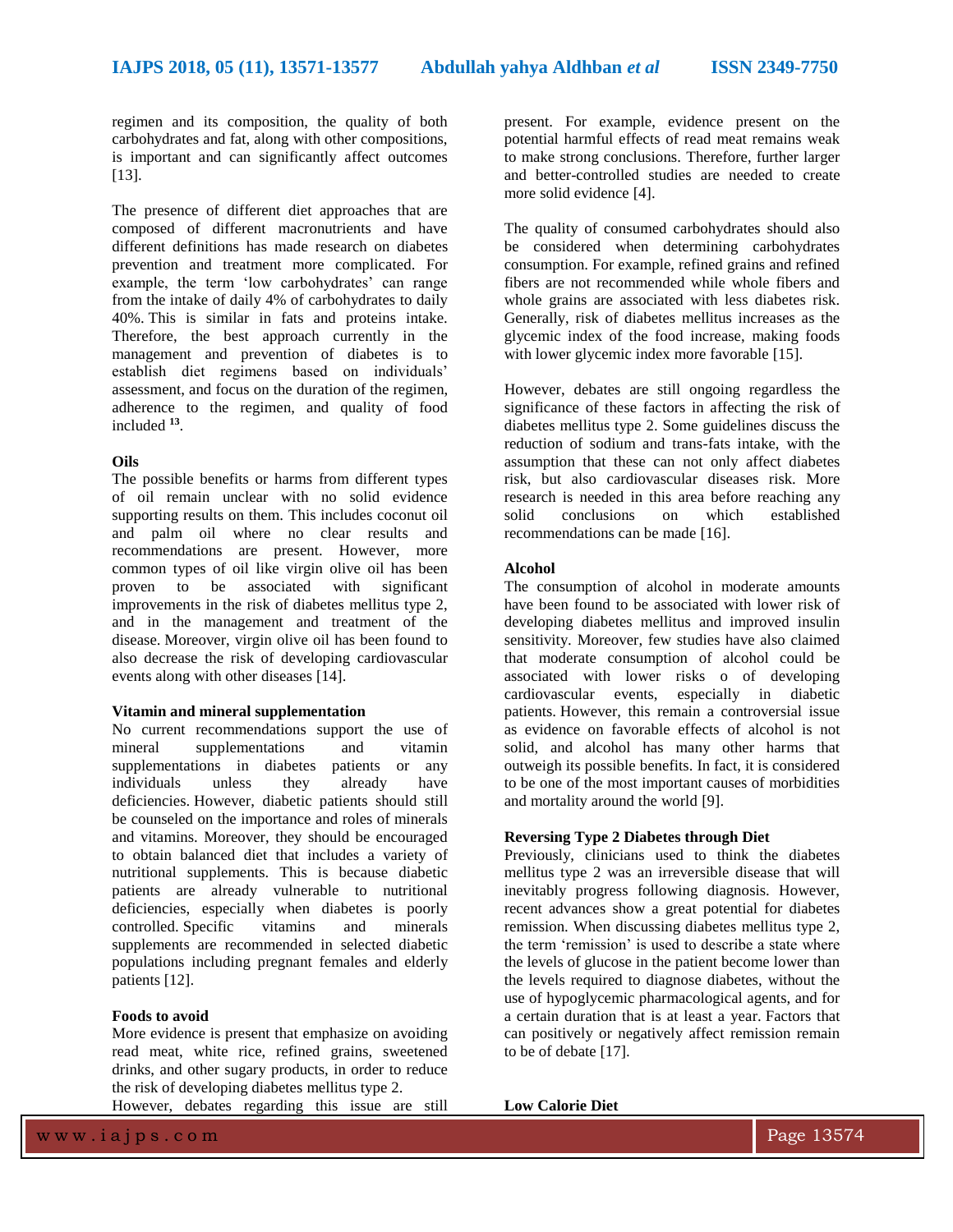The intakes of a diet with low calories have been associated with improved outcomes in diabetic patients. A previous study has concluded that after 7 days of using a diet with low caloric index, glucose levels in the plasma returned to normal baseline values, despite the cessation of oral hypoglycemic agents. Moreover, after about 8 weeks of following the same diet, insulin secretion that is stimulated by glucose returned to baseline levels. However, it was still unclear if these outcomes were a result of the restriction of caloric intake, or the quality or the composition of the new diet [18].

Other studies have been conducted to assess the longterm effects of following such diets. In a previous study, these effects were shown to last as long as 6 months following the application of the new diet. In addition, researchers found the rate of diabetes remission was significantly associated with the duration of the disease and decreased in patients with diabetes for longer durations. A more recent study that was performed in the UK has concluded that up to half diabetic patients were able to achieve remission that lasted for over a year, when they followed a strict low-caloric diet. This study is planned to continue, and results will be published after four years of follow up. However, one important limitation to these kinds of diets is the poor compliance, as these diets are hard to follow especially for long-terms [19].

Another significant concern is the ability of this lowcaloric diet to decrease and prevent complications associated with diabetes, rather than just cause remission to the diabetes itself. Evidence on this specific issue is absent, but primitive results are promising. For example, many studies have established that a remission from diabetes mellitus type 2 will lead to significant declines in the risk of developing cardiovascular events. Moreover, the risk of diabetic foot that led to amputation was also reduced following two years of following a diet with low calories. This was also associated with decreased pain from the neuropathy. Progressions of complications of the retina were also found to stop when patients follow these diets. However, some complications were found to worsen or progress when the patient has a sudden normalization of glucose levels. These include maculopathy which has been found to worsen in patients whose diabetes improved suddenly. Therefore, it is recommended that diabetic patients, who start a diet with low calories, perform routine images of the retina for at least six months following the initiation of this diet [20].

#### **Low Carbohydrate Diet**

The reduction of intake of carbohydrates used to be considered the main and only line of treatment of diabetes mellitus type 2 before the introduction and development of therapeutic insulin. However, despite the use of insulin and other pharmacological agents in reducing glucose levels and controlling hyperglycemia, the restriction of carbohydrates remain to be an potential line of management and treatment. The reason behind this importance, is the large role of carbohydrates on insulin and glucose levels [15].

The American Diabetes Associated performed a thorough systematic review on studies that assessed low carbohydrate diets and their effects on diabetes mellitus type 2 management. They found that most studies concluded that low carbohydrate diets will significantly improved HbA1c levels, when compared to other diets (including diets with low fats). Moreover, these diets were associated with a significantly less need to use hypoglycemic pharmacological agents [15].

With regarding glycemic control, also varying evidence exists regarding low carbohydrates diet and diabetes mellitus type 2. Some studies have revealed that when it comes to glycemic control, diets with low carbohydrates achieve the most favorable outcomes compared to other types of diets. The effects of a low-carbohydrates diet in controlling hyper glycemia was found to be dose-dependent, with more strict diets achieving better control of hyperglycemia. However, debates are still ongoing regarding the long-term effects of low-carbohydrates diet on glycemic control, as some claim that these effects are only short-termed. Solid evidence to reach a conclusion in this issue is not present, as most studies focus mainly on the effects of weight loss on glycemic control [21].

Another important concern in following diets with low carbohydrates is that the effects of these diets on the cardiovascular systems. The problem is that in such diets, compensation of low carbohydrates usually comes by increasing the levels of fat in the diet, especially saturated fats. This has been a huge concern for the effects of these diets on developing cardiovascular diseases on the long-term. However, most studies have found that after following a lowcarbohydrates diet, lipid markers have also improved, including cholesterol and triglycerides levels [22].

In addition, current evidence suggests that following a diet with low intake of carbohydrates can decrease the levels of LDL particles. However, it is still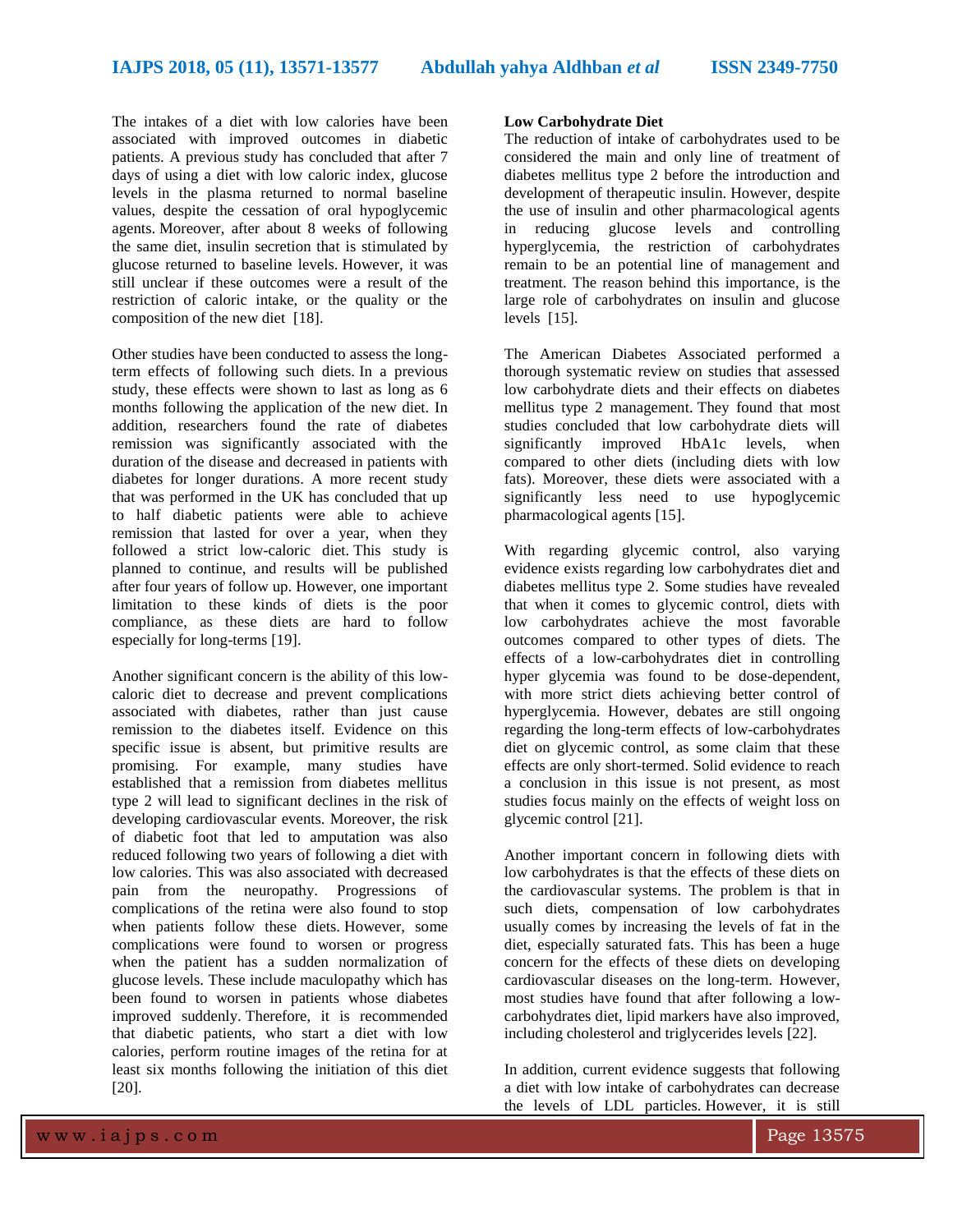essential to continuously monitor LDL levels in all patients who follow a diet with low carbohydrates, as there have been some reports of cases who paradoxically developed increases in LDL levels [23].

Finally, a diet with low carbohydrates will place patients at a higher risk of developing hypoglycemia attacks. Therefore, patients who follow such diets must be well informed of the importance of strictly following their glucose blood levels and should be taught how to prevent a hypoglycemic attack from happening. In addition, the use of hypoglycemic agents should be tailored to suit the new diet. The most important thing in a low-carbohydrates diet is the achievement and maintenance of refined sugars restriction. Whole grains and fibers can still be consumed in small amounts [22].

#### **Patient Education**

Evidence on the effects of nutritional therapies in the prevention and management of diabetes mellitus type 2 has been present with many large studies. However, achieving optimal outcomes is still considered challenging due to many factors related to the disease and the patients. Generally, most guidelines on the management of diabetic patients recommend the initiation of management through improved lifestyle and modifying diets. This will be then following by the administration of hypoglycemic pharmacological agents. However, in real clinical practice, many clinicians do not follow these guidelines, and start immediately with pharmacological agents. The main reason behind this is lack of sufficient knowledge of this issue among clinicians. Another reason is that many clinicians find this to be time consuming and requiring longer time in teaching the patients and following them. An approach to resolve this issue is the establishment of specialized centers where patients can find nutritionists who are specialized in dealing with diabetic patients. However, these centers require many resources, and cannot be established in poor settings. Therefore, the best approach will become in these cases, to raise the awareness of clinicians toward the importance of lifestyle modifications and diet changes in the management of diabetic patients [16].

#### **CONCLUSION:**

During the last twenty years, many studies have been conducted to study different lifestyle modifications and their effects on the prevention and treatment of diabetes mellitus type 2. These studies have shown significant beneficial effects of physical activity and diet changes in patients with diabetes mellitus type 2. Many factors regarding diet have been studied

including the composition of diets and the quality of food in them. Low carbohydrate diets have shown to be associated with best outcomes regarding prevention and treatment of diabetes mellitus type 2. However, the roles of these dets remain controversial especially on the long-term basis. Therefore, studies are still needed to establish more solid evidence that can be used to form guidelines.

#### **REFERENCES:**

- **1.** International Diabetes Federation. IDF diabetes atlas.8th ed. IDF, 2017; www.diabetesatlas.org
- **2.** Collaborators GBDRF *et al.* Global, regional, and national comparative risk assessment of 79 behavioural, environmental and occupational, and metabolic risks or clusters of risks in 188 countries, 1990-2013: a systematic analysis for the Global Burden of Disease Study 2013. Lancet. 2015; 386: 2287-2323.
- **3.** Hu FB*.* Diet, lifestyle, and the risk of type 2 diabetes mellitus in women. N Engl J Med. 2001; 345: 790-797.
- **4.** Pan A*.* Red meat consumption and risk of type 2 diabetes: 3 cohorts of US adults and an updated meta-analysis. Am J Clin Nutr. 2011; 94: 1088- 1096.
- **5.** Wu JH. Omega-3 fatty acids and incident type 2 diabetes: a systematic review and meta-analysis. Br J Nutr. 2012; 107 Suppl 2: S214-227.
- **6.** Tong X, Dong JY, Wu ZW, Li W, Qin LQ. Dairy consumption and risk of type 2 diabetes mellitus: a meta-analysis of cohort studies. Eur J Clin Nutr. 2011; 65: 1027-1031.
- **7.** Hauner H. Evidence-based guideline of the German Nutrition Society: carbohydrate intake and prevention of nutrition-related diseases. Ann Nutr Metab. 2012; 60 Suppl 1: 1-58.
- **8.** Malik VS, Popkin BM, Bray GA, Despres JP, Willett WC, Hu FB. Sugar-sweetened beverages and risk of metabolic syndrome and type 2 diabetes: a meta-analysis. Diabetes Care. 2010; 33: 2477-2483.
- **9.** Baliunas DO *et al.* Alcohol as a risk factor for type 2 diabetes: A systematic review and metaanalysis. Diabetes Care. 2009; 32: 2123-2132.
- **10.** Evert AB *et al.* Nutrition therapy recommendations for the management of adults with diabetes. Diabetes Care. 2014; 37 Suppl 1: S120-143.
- **11.** American Diabetes A. Standards of medical care in diabetes--2014. Diabetes Care. 2014; 37 (1): 14-80.
- **12.** Canadian Diabetes Association Clinical Practice Guidelines Expert C *et al.* Nutrition therapy. Can J Diabetes. 2013; 37 (1): 45-55.
	- **13.** Johnston BC *et al.* Comparison of weight loss